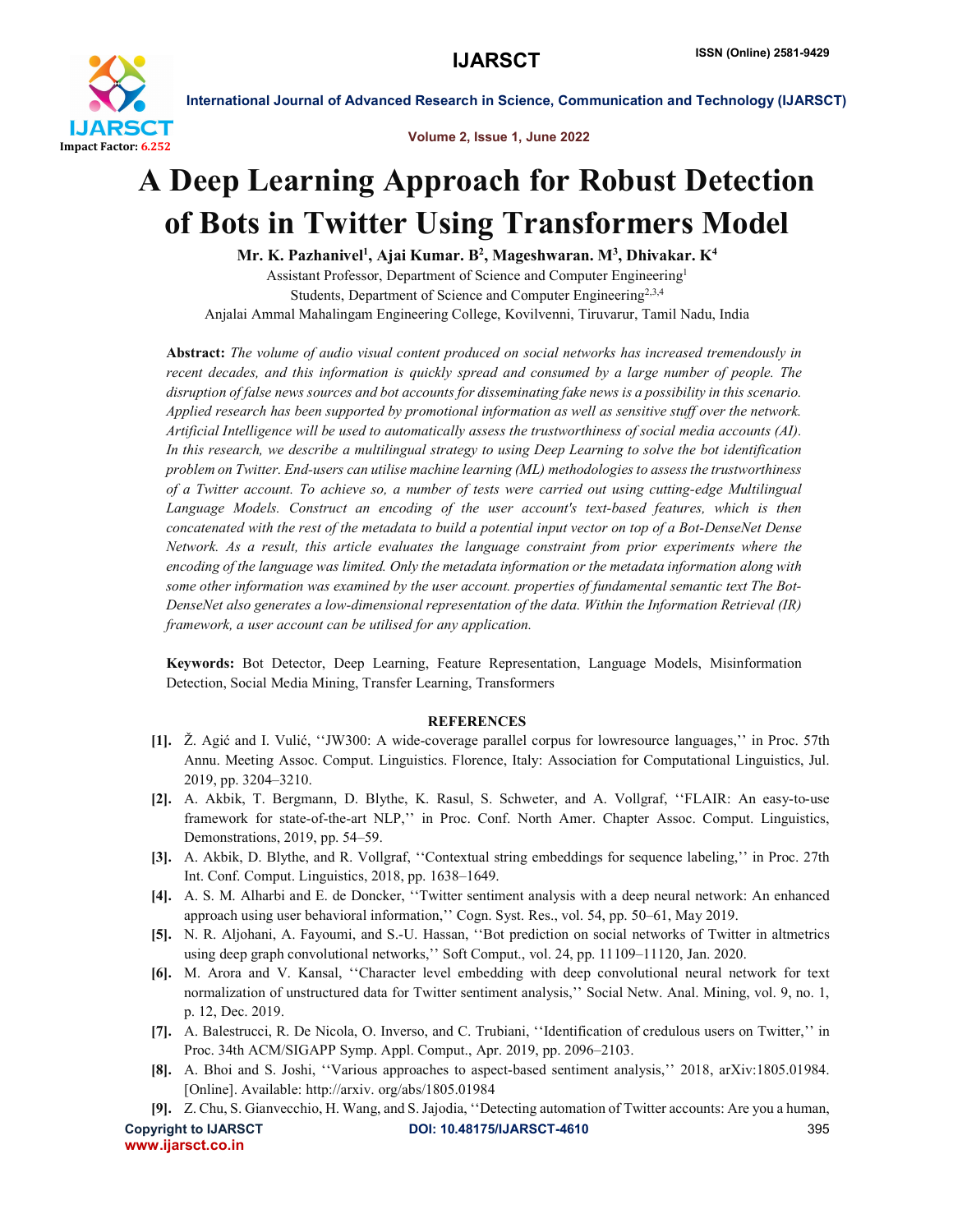

International Journal of Advanced Research in Science, Communication and Technology (IJARSCT)

## Volume 2, Issue 1, June 2022

bot, or cyborg?'' IEEE Trans. Depend. Sec. Comput., vol. 9, no. 6, pp. 811–824, Nov./Dec. 2012.

- [10]. T. Cooijmans, N. Ballas, C. Laurent, Ç. Gülçehre, and A. Courville, ''Recurrent batch normalization,'' 2016, arXiv:1603.09025. [Online]. Available: http://arxiv.org/abs/1603.09025
- [11]. S. Cresci, R. Di Pietro, M. Petrocchi, A. Spognardi, and M. Tesconi, ''The paradigm-shift of social spambots: Evidence, theories, and tools for the arms race,'' in Proc. 26th Int. Conf. World Wide Web Companion, 2017, pp. 963–972.
- [12]. C. A. Davis, O. Varol, E. Ferrara, A. Flammini, and F. Menczer, ''BotOrNot: A system to evaluate social bots,'' in Proc. 25th Int. Conf. Companion World Wide, 2016, pp. 273–274.
- [13]. A. Davoudi, A. Z. Klein, A. Sarker, and G. Gonzalez-Hernandez, ''Towards automatic bot detection in twitter for health-related tasks,'' AMIA Summits Transl. Sci. Proc., vol. 2020, p. 136, May 2020.
- [14]. J. Devlin, M.-W. Chang, K. Lee, and K. Toutanova, ''BERT: Pre-training of deep bidirectional transformers for language understanding,'' 2018, arXiv:1810.04805. [Online]. Available: http://arxiv.org/abs/1810.04805
- [15]. J. Diesner, E. Ferrari, and G. Xu, in Proc. IEEE/ACM Int. Conf. Adv. Social Netw. Anal. Mining. Sydney, NSW, Australia: ACM, Aug. 2017. [Online]. Available: https://dblp.org/rec/bib/conf/asunam/2017, doi: 10.1145/3110025.
- [16]. C. D. Santos and M. Gatti, ''Deep convolutional neural networks for sentiment analysis of short texts,'' in Proc. 25th Int. Conf. Comput. Linguistics (COLING), 2014, pp. 69–78.
- [17]. L. Floridi and M. Chiriatti, ''GPT-3: Its nature, scope, limits, and consequences,'' Minds Mach., vol. 30, pp. 681–694, Nov. 2020.
- [18]. R. Gao, F. Liu, J. Zhang, B. Han, T. Liu, G. Niu, and M. Sugiyama, ''Maximum mean discrepancy is aware of adversarial attacks,'' 2020, arXiv:2010.11415. [Online]. Available: http://arxiv.org/abs/2010.11415
- [19]. X. He, X. Du, X. Wang, F. Tian, J. Tang, and T.-S. Chua, ''Outer productbased neural collaborative filtering,'' 2018, arXiv:1808.03912. [Online]. Available: http://arxiv.org/abs/1808.03912
- [20]. J. Im, E. Chandrasekharan, J. Sargent, P. Lighthammer, T. Denby, A. Bhargava, L. Hemphill, D. Jurgens, and E. Gilbert, ''Still out there: Modeling and identifying Russian troll accounts on Twitter,'' in Proc. 12th ACM Conf. Web Sci., Jul. 2020, pp. 1–10.
- [21]. S. Ioffe and C. Szegedy, ''Batch normalization: Accelerating deep network training by reducing internal covariate shift,'' 2015, arXiv:1502.03167. [Online]. Available: http://arxiv.org/abs/1502.03167
- [22]. J. Knauth, ''Language-agnostic Twitter-bot detection,'' in Proc. Int. Conf. Recent Adv. Natural Lang. Process. (RANLP), 2019, pp. 550–558.
- [23]. Z. Lin, S. Mu, F. Huang, K. A. Mateen, M. Wang, W. Gao, and J. Jia, ''A unified matrix-based convolutional neural network for finegrained image classification of wheat leaf diseases,'' IEEE Access, vol. 7, pp. 11570– 11590, 2019.
- [24]. F. Liu, W. Xu, J. Lu, G. Zhang, A. Gretton, and D. J. Sutherland, ''Learning deep Kernels for non-parametric two-sample tests,'' 2020, arXiv:2002.09116. [Online]. Available: http://arxiv.org/abs/2002.09116
- [25]. Y. Liu, P. Dmitriev, Y. Huang, A. Brooks, and L. Dong, ''An evaluation of transfer learning for classifying sales engagement emails at large scale,'' 2019, arXiv:1905.01971. [Online]. Available: http://arxiv. org/abs/1905.01971
- [26]. P. Lynn, ''The advantage and disadvantage of implicitly stratified sampling,'' Methods, Data, Analyses, vol. 13, no. 2, p. 14, 2019.
- [27]. M. Mazza, S. Cresci, M. Avvenuti, W. Quattrociocchi, and M. Tesconi, ''RTbust: Exploiting temporal patterns for botnet detection on Twitter,'' in Proc. 10th ACM Conf. Web Sci., 2019, pp. 183–192.
- [28]. A. Minnich, N. Chavoshi, D. Koutra, and A. Mueen, ''BotWalk: Efficient adaptive exploration of Twitter bot networks,'' in Proc. IEEE/ACM Int. Conf. Adv. Social Netw. Anal. Mining, Jul. 2017, pp. 467–474.
- [29]. U. Naseem, I. Razzak, K. Musial, and M. Imran, ''Transformer based deep intelligent contextual embedding for Twitter sentiment analysis,'' Future Gener. Comput. Syst., vol. 113, pp. 58–69, Dec. 2020.
- [30]. M. Orliński and N. Jankowski, ''Fast t-SNE algorithm with forest of balanced LSH trees and hybrid computation of repulsive forces,'' Knowl.- Based Syst., vol. 206, Oct. 2020, Art. no. 106318.
- [31]. J. Pizarro, ''Using N-grams to detect bots on Twitter,'' in Proc. CLEF, Working Notes, 2019, pp. 1–10.